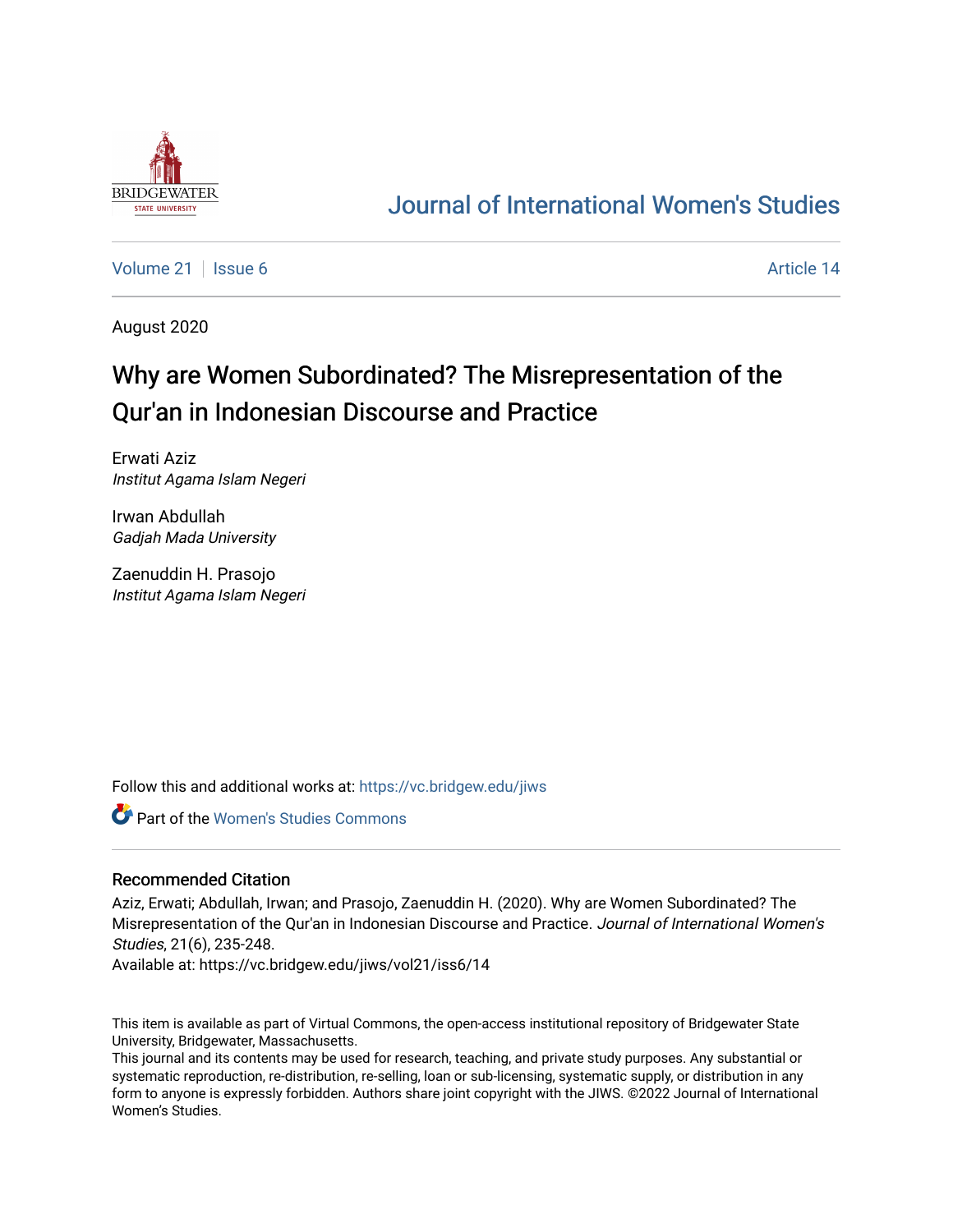Aziz et al.: The Misrepresentation of the Qur'an in Indonesian Discourse

This journal and its contents may be used for research, teaching and private study purposes. Any substantial or systematic reproduction, re-distribution, re-selling, loan or sub-licensing, systematic supply or distribution in any form to anyone is expressly forbidden. ©2020 Journal of International Women's Studies.

# **Why are Women Subordinated? The Misrepresentation of the Qur'an in Indonesian Discourse and Practice**

By Erwait Aziz<sup>1</sup>, Irwan Abdullah<sup>2</sup> and Zaenuddin Hudi Prasojo<sup>3</sup>

### **Abstract**

Discourse and gender practices show that women occupy a weak position in Indonesia. Women are portrayed as their husbands' "companions", or as "complementary" to a malecentered system. This article aims to explore unilateral interpretations of the Qur'an that ignores verses that venerate women. Misrepresentations of verses that honour women, or erroneous reading of said verses, have caused women to be disadvantaged in public discourse, in social practice, and in policy. By analysing the Qur'an and hadiths, as well as a series of interviews, this article shows that arguments promoting gender inequality are founded on the deliberate selection of specific Qur'anic verses and hadiths in ways that reproduce existing social inequalities. As such, the interpretation process is biased by the patriarchal structures of contemporary Indonesia. A theoretical reading of various texts also shows that the positioning of women as subordinates has historical roots that can be conceptually recognised.

*Keywords:* Gender Inequality, Subordination, Indonesian Muslim Discourse, Qur'anic Interpretation

### **Introduction**

In Indonesia, the world's largest Muslim-majority country, women are frequently perceived as unequal to men as a result of local patriarchal cultures and religious understandings. There has been what might be called "discrimination" against women by some Muslims in Indonesia, citing discourses about the position of women in Islam (Muhammad, 2019). In global discourses regarding gender equality in Islam, women have also been understood as being positioned as subordinate by Islam, and as such they have limited space in social, economic, and

<sup>&</sup>lt;sup>1</sup> Erwati Aziz is an associate professor of Islamic Studies at Institut Agama Islam Negeri (IAIN) Surakarta of Central Java, Indonesia. She completed her Ph.D. in Islamic Studies at UIN Sunan Kalijaga Yogyakarta in 2008. Her research interests include Islamic theology, *tafsir*, *hadits, Islamic education* and gender studies. She has published a number of journal articles and books on Islamic studies including *Hadits dan Ilmu Hadits, Tafsir dan ilmu Tafsir,* and *Gender in Isla* (all in Indonesian*).*

 $2$  Irwan Abdullah is professor of anthropology at the Department of Anthropology, Gadjah Mada University, in Yogyakarta, Indonesia. He is the founder of the Indonesian Consortium for Inter-Religious Studies (ICRS) and Kertagama Global Academia (KGA). He was conferred a Doctor of Philosophy in Anthropology from the University of Amsterdam in 1994. He has led numerous researches and authored many publications on diverse anthropological issues, Indigenous cultures, Islam and Muslims, gender, languages and cultures, education, media.

<sup>3</sup> Zaenuddin Hudi Prasojo is an associate professor of religious studies at Institut Agama Islam Negeri (IAIN) Pontianak of West Borneo. He is also the editor-in-chief and the founder of Al-Albab journal of religious studies. With the support of Fulbright Scholarship, he finished his M.A. in justice and peacebuilding at Eastern Mennonite University (EMU) in Virginia, USA. He has also spent some time as Visiting Research Fellow at Oxford University. He earned his Ph.D. in religious studies from Gadjah Mada University in 2012.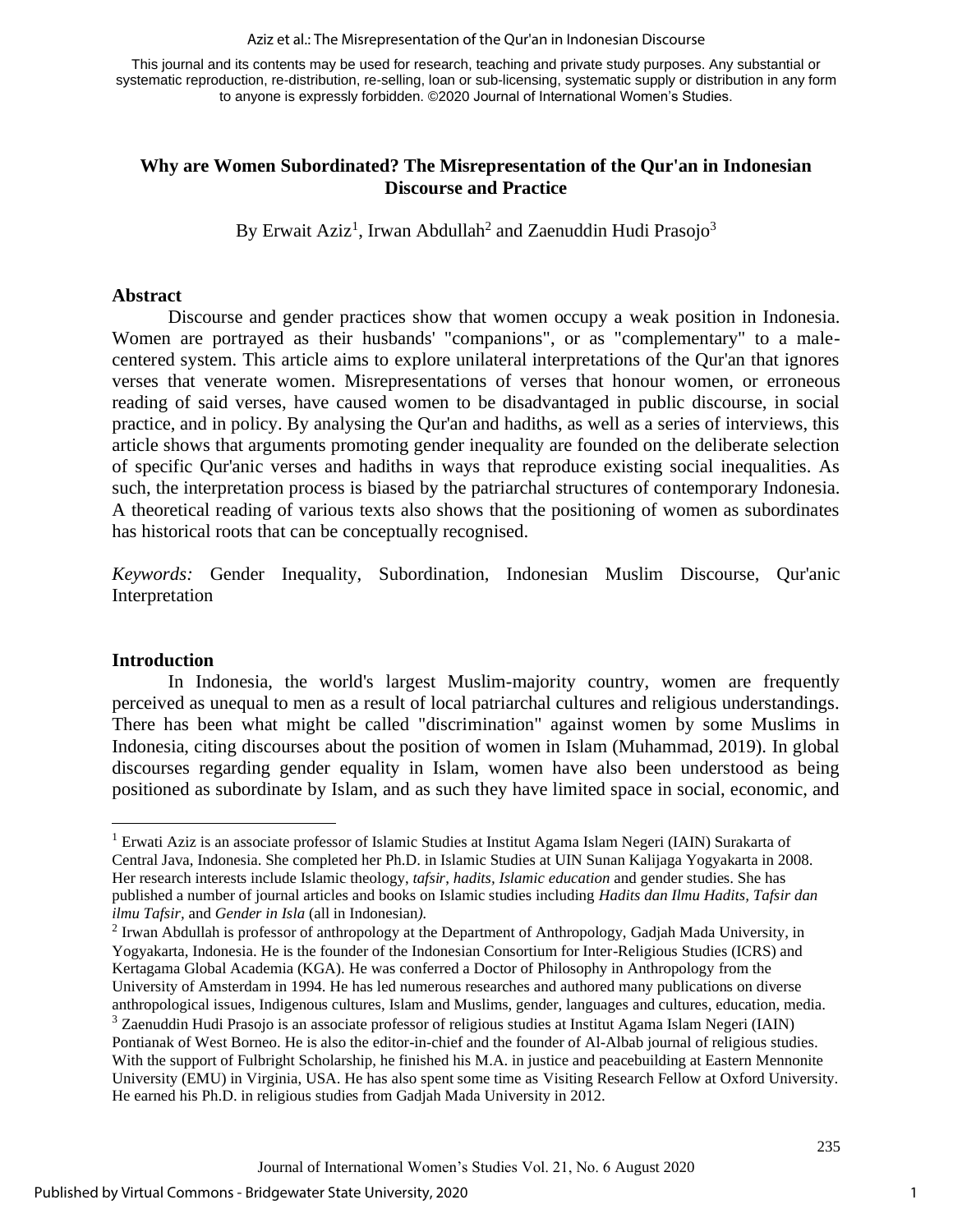political life (Syed 2009; Rinaldo 2011; Prihatini 2019). This has contributed to women's limited autonomy when determining their futures (Brenner 1996; Kabeer 2005; Warren 2018). A number of Islam's teachings have been interpreted in order to buttress men's dominance and limit women's agency. Sentences such as "women came from the rib bone of Adam" (i.e. a man), "women accompany men", and "women are the clothing of men" have been understood as guidelines for positioning women, and thus been continuously reproduced through public discourse. In many sermons and Islamic texts, such sentences are quoted to justify the subordinate positioning of women. Ziba Mir-Hosseini, an internationally reputed author and Muslim feminist, asks, "Why do Islamic jurisprudential texts—which define the terms of the sharia—treat women as second-class citizens and place them under men's domination?" (Mir-Hosseini, 2006, 633). These jurisprudential texts, which Mir-Hosseini considers little more than the interpretations of humans, have a strong patriarchal spirit that has limited their ability to provide justice and equality.

This inequality traces its roots to pre-Islamic (*jahiliyyah*) times, when women were placed subordinately. Yusuf Qardhawi (2007), a classical Muslim scholar, explains that the cultural context when the Prophet Muhammad first began spreading Islam crucially influenced the religion's gender values; the patriarchy of Arab culture strongly influenced how women were understood and treated (Intan 2014; Abidin 2015; Mehregan 2016). Women lacked the power to shed the shackles of suppression placed upon them by men, including their closest family members (fathers, brothers, and husbands). The Prophet could not directly challenge gender inequality, and these pre-Islamic values did not simply vanish with the revelation of Islam.

Various patriarchal interpretations were used to perpetuate a dogma that differentiated men and women (Intan 2014; Abidin 2015). Mernissi and Hasan (as quoted by Widyastini, 2008: 59–73) argue that some classical interpretations of women's position in the Qur'an have influenced many Muslim scholars' works. For example, Surah An-Nisa—which states that women were created from the rib bone of Adam (QS 4:1)—was interpreted to indicate that "women were complementary." Similarly, Surah Al-Baqarah (QS 2:30–31) and Surah Ali-Imran (QS 3:59), which indicate that Adam was created from the earth, were read as showing the superior position of men, while Surah Al-Ahzab (QS 33:33) was interpreted as prohibiting women from leaving their homes. Likewise, various hadiths have been referenced to justify the subordination of women and primacy of men.

Legal references that position women as equal to men have historically been ignored, and women's involvement in society has frequently been neglected. Public discourse, citing Surah An-Nisa, Verse 34—which holds that men are the leaders of women (QS 4: 34)—has taught women that their place is after men. Referring to the Qur'an and the hadiths, this article argue that the subjugation of women has occurred as a result of specific Qur'anic verses and hadiths being deliberately selected to reproduce gender inequalities. Similarly, Qur'anic exegesis has been conducted within and biased by the patriarchal structure of Indonesian society. As stated by Mir-Hosseini (2006), the process of interpretation—including exegesis—cannot be separated from its human context. This article, thus, shows how the misinterpretation of Qur'anic verses and the hadiths has led to women being misrepresented in social theory and practice in Indonesia.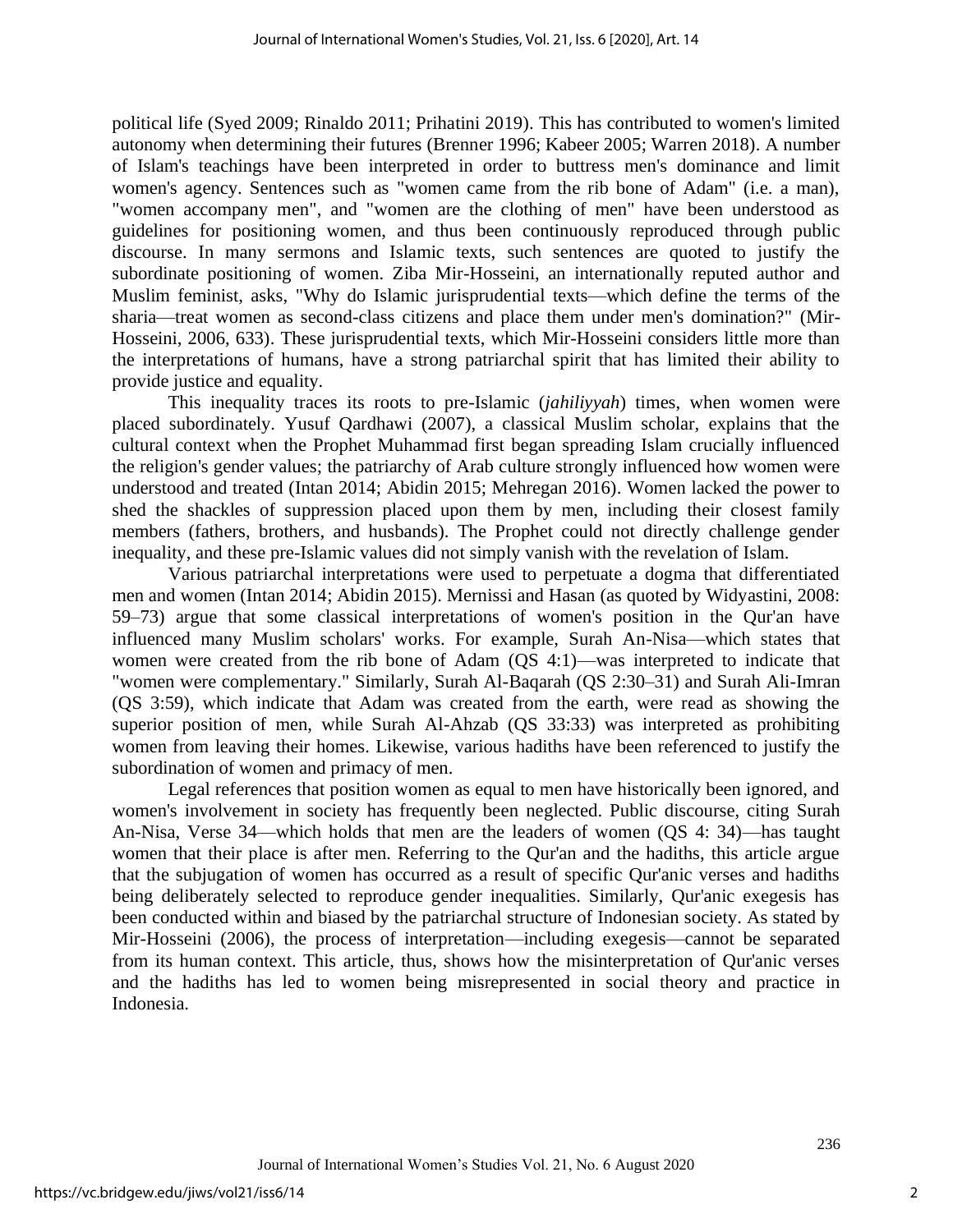#### **Discourse on the Subordination of Women**

The issue of gender equality and Islam has drawn the attention of numerous scholars within the Muslim world (Mernissi 1991; Engineer 2001; Umar 2001; Darakchi 2018); this includes in Indonesia, the world's largest Muslim-majority country (Dzuhayatin 2001; Ilyas 2006; Mulia 2014; Abidin 2015). Much of the literature discusses women's struggles to find justice. Four specific tendencies can be found in existing studies into gender, Islam, and the relationships between women and men. First, many studies have focused on the relationship between wives and husbands in Islam, including the positioning of wives as needing to serve their husbands. Hoel and Shaikh (2013), for example, have shown how South African Muslims see the fulfilment of husbands' sexual desires as a form of service to their husbands and as a form of *ibadah* or service to God. Similarly, Nina Nurmila (2013) has shown that Muslim women in Indonesia, citing hadiths that depict the rejection of husbands' demands as drawing the wrath of the angels, are often confined to the domestic sphere. Several Qur'anic verses, such as QS 4:34, have been interpreted to support the idea that wives must serve their husbands,<sup>4</sup> and women's obeisance to their husbands has thus been understood as proof of their obeisance to God (Siddiqui 2016).

Second, studies have positioned women as the victims of various acts of violence. For example, studies by Afrianty (2015), Laeheem (2016; 2018), and Aisyah (2012) have explored the religious and traditional acceptance of violence against women. Afrianty, in her study of Indonesia, shows that women activists have fought to ensure that the State does not ignore the violence experienced by women and their families. Aisyah, meanwhile, notes that the Indonesian State's laws against domestic violence have been unable to stifle its practice (Aisyah, 2012). As these studies have shown, not all Muslim women believe that they must silently agree with the dominance of men. Many Muslim women have attempted to voice their own views and to position themselves as their husbands' equals (Muhammad, 2019). Indeed, Wadood (2006) has argued that women have the right to lead men—and indeed have the capacity to do so. Similarly, Eidhamar (2018) has explored how, in patriarchal societies such as Indonesia, Islam has given husbands permission to hit disobedient wives, thereby granting institutional power to men (Pakri and Anandan, 2015). Such authors argue that women's experiences with violence show that its practice in Islam cannot be separated from discursive constructions of power (Hasyim 2000; Dzuhayatin 2001), and that it has a foundation in patriarchal culture (Abdullah, Dzuhayatin, and Pitaloka 1992).

Third, studies have debated the role of women in Islamic society and the normative rules that regulate it. Spierings (2014), for example, has explored the limited role of women in the economies of Muslim-majority countries such as Indonesia and Nigeria, finding that they do not receive higher wages than non-Muslim women. Discourse that women must stay in the domestic sphere lies at the core of discourses related to women's involvement in the public sphere. Surah Al-Ahzab (QS 33) has been used to justify prohibitions against women leaving the house, and a number of hadiths (such as one by Al-Bukhari regarding women requiring their husbands' permission for all activities) are used to teach women to be subordinate to their husbands. Such arguments are rejected by Intan (2014), who firmly asserts that Islam expressly does not limit women's involvement in the public sphere.

<sup>4</sup> Awwam (2017), in his book *Fiqih Wanita*, argues that women must play as a supporting role and help men lead their families. Hamid (2016), another female Indonesian writer, similarly supports the idea that Muslim women must do their best to support their husbands—including by serving them—and seek their husbands' blessings.

Journal of International Women's Studies Vol. 21, No. 6 August 2020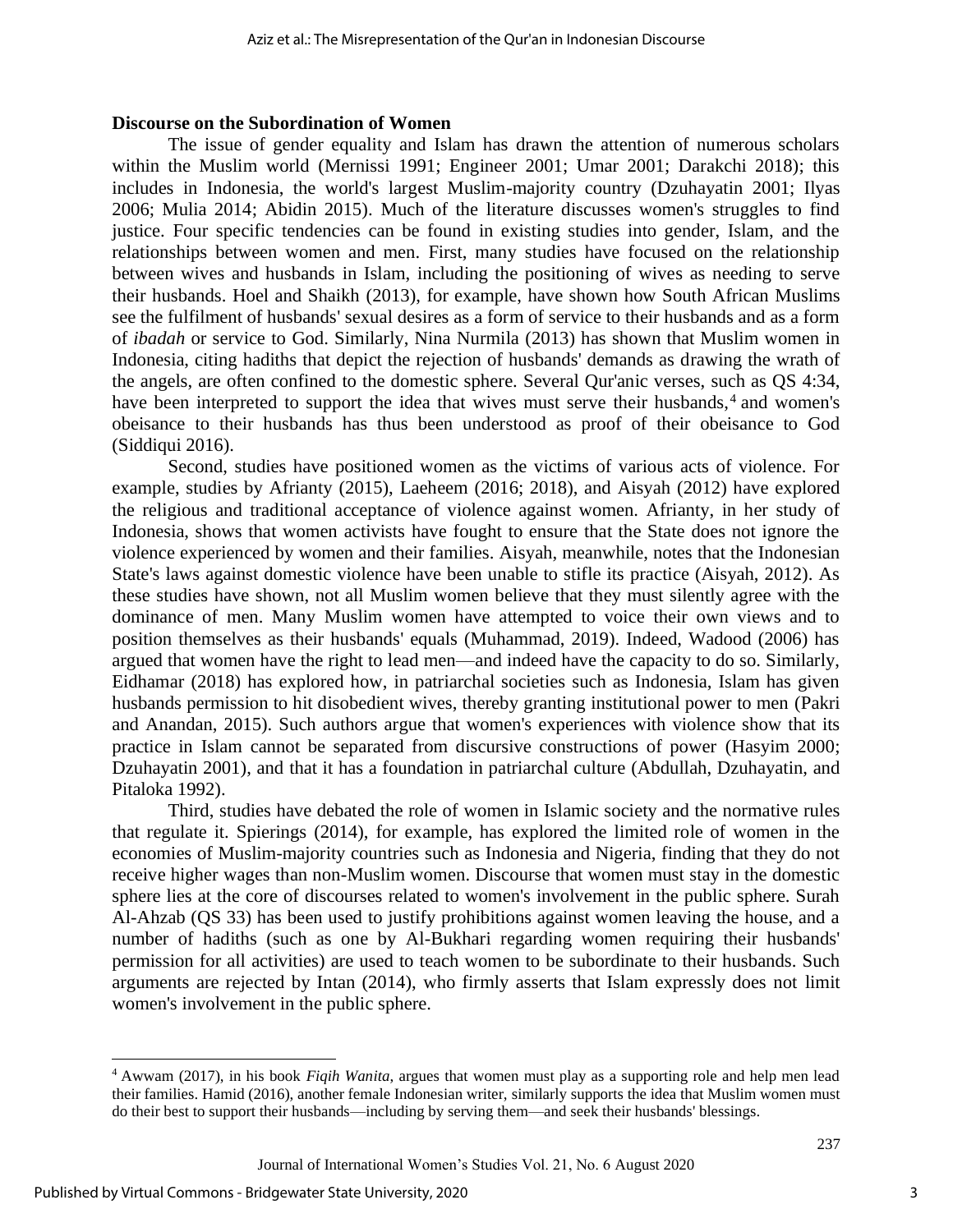Nonetheless, there thus exists a sort of dualism. Asnawi (2012) notes that women have normatively and legally become the equals of men, but many Islamic organisations—even the most modern of them—have yet to provide equal space for men and for women. Women's groups are positioned subordinately, as offshoots of male main organisations (Asnawi, 2012). Similarly, efforts to mainstream gender equality have been undertaken since the Arab Spring in Egypt, but receive significant opposition and thus require significant political and cultural support (Shash and Forden 2016).

Fourth, certain discourses have examined the changing opportunities available to women. Education has been seen as giving women space for autonomy. For example, more women have pursued education in Indonesia than men; this can be seen, for example, in *pesantren*. 5 According to Srimulyani (2012), such educations empower women and promote greater selfactualisation. These findings are reaffirmed by Smith-Hefner (2007), who argues that Muslim women have had more autonomy over their veiling in Indonesia's modern educational institutions since the fall of the Soeharto regime. Education, particularly literacy, has had a positive influence on women and their positions over time (Dimici 2015).

However, even as women's literacy has improved, they have not been able to free themselves from male dominance (Muhammad, 2019). Such a perspective has informed the division of labour and women's value in social discourse and practice (Uhlmann and Uhlmann 2005). Marnissi, for example, argues that the "world of women" is a historical power construct, and that this construct must be dismantled to return women to their true origins (Mernissi 1991) and find the essence of male–female relationships (Abdullah 2001). The natural relationship between men and women has been configured by Islamic culture as it has developed and been reproduced, thereby creating inequality.

The relationship between husbands and wives, a more open and dialogic space, requires particular attention. Extant studies have examined issues and offered historical and sociological explanations of dominance and inequality but failed to pay sufficient attention to opportunities to create harmony and equality. To fill this gap, this article explores the symbolic space in the language and meaning of the Qur'an and hadiths that can be used to create dialogue and equality, particularly between husbands and wives.

### **Gender equality in Islam**

Islam's position regarding gender equality can be explored through three levels of analysis. First is the equality found in the chapters and verses of the Qur'an, which promote egalitarian relationships between men and women. Second are the hadiths of the Prophet that offer concepts of gender equality and harmonious social practices; these hadiths have been passed through various figures, and as such are known in several versions. Third, the fatwas and views of ulamas who have conducted personal interpretation (*ijtihad*) of gender relations. These three levels are discussed individually in the following sections.

<sup>5</sup> Interviews in some *pesantren* show that most *pesantrens* in Java have more female students than male ones. This shows that women have equal access to education, as the decision to send children to *pesantren* is made in the family context (i.e. by the child's father and mother).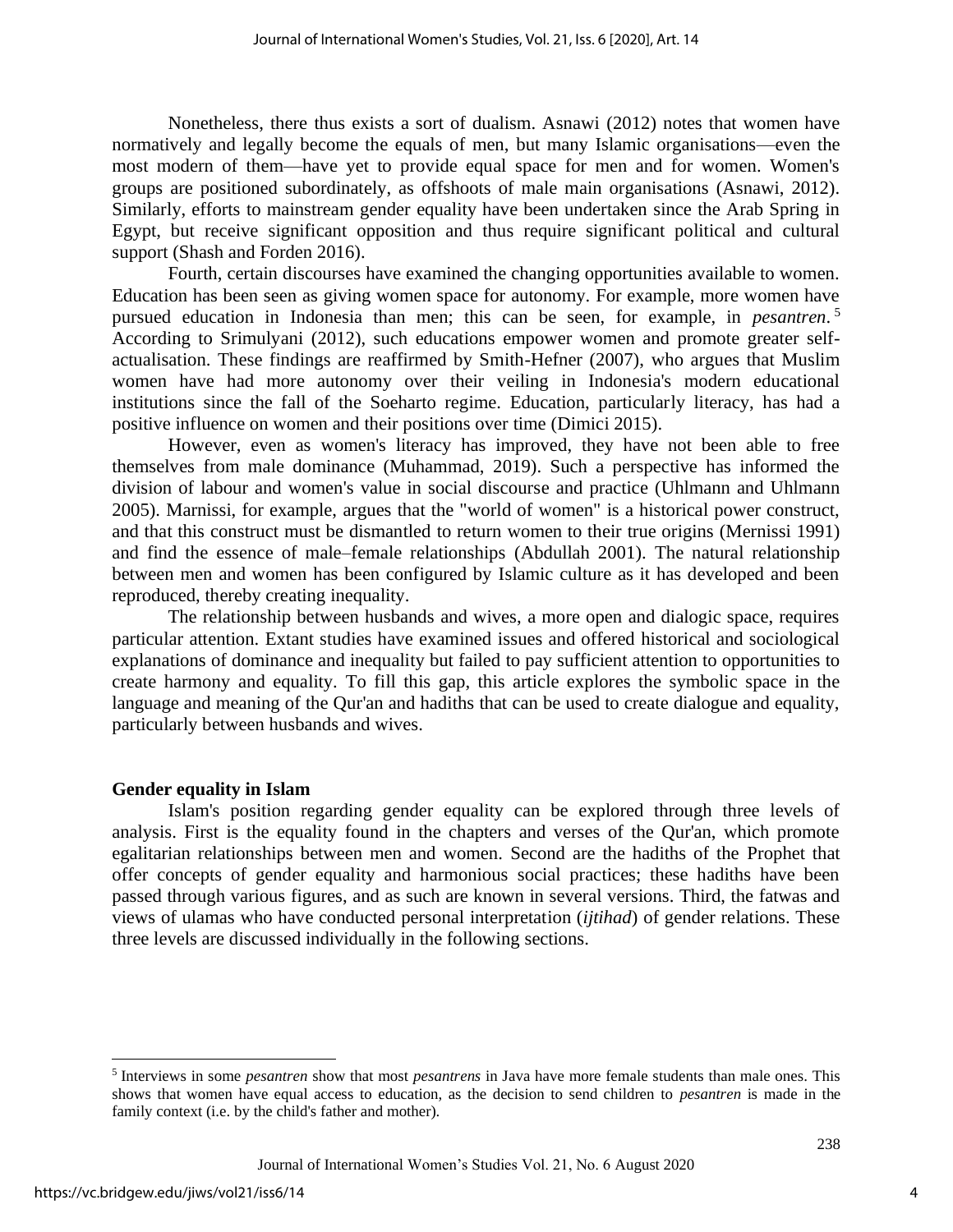#### *First, Gender Equality according to the Qur'an*

Multiple verses of the Qur'an discuss the equal positions of women and men. These include, for example, verses that teach mutual assistance and social harmony, such as Surah an-Nisa, Verse 1:

O mankind fear your Lord, who created you from one soul and created from it its mate and dispersed from both of them many men and women. And fear Allah, through whom you ask one another, and the wombs. Indeed, Allah is ever, over you, an Observer. (An-Nisa' 4:1)

The Qur'an also presents women and men as having equal access, as seen in Surah an-Nisa, verse 32, Surah an-Nisa, verse 124, and Surah an-Nahl, verse 95:

And do not wish for that by which Allah has made some of you exceed others. For men is a share of what they have earned, and for women is a share of what they have earned. And ask Allah of his bounty. Indeed, Allah is ever, of all things, Knowing. (An-Nisa' 4:32)

And whoever does righteous deeds, whether male or female, while being a believer – those will enter Paradise and will not be wronged, [even as much as] the speck on a date seed. (An-Nisa' 4:124)

Whoever does righteousness, whether male or female, while he is a believer - We will surely cause him to live a good life, and We will surely give them their reward [in the Hereafter] according to the best of what they used to do. (An-Nahl 16:97)

The Qur'an also discusses gender equality in marital relations (including sexual intercourse), including responsibility, respect, and privacy. This is seen, for example, in Surah Al-Baqarah, verse 187; Surah Ali 'Imran, verse 47; and Surah Ar-Rum, verse 21:

It has been made permissible for you the night preceding fasting to go to your wives [for sexual relations]. They are clothing for you and you are clothing for them. Allah knows that you used to deceive yourselves, so He accepted your repentance and forgave you. So now, have relations with them and seek that which Allah has decreed for you. And eat and drink until the white thread of dawn becomes distinct to you from the black thread [of night]. Then complete the fast until the sunset. And do not have relations with them as long as you are staying for worship in the mosques. These are the limits [set by] Allah, so do not approach them. Thus does Allah make clear His ordinances to the people that they may become righteous. (Al-Baqarah 2:187)

[Miriam] said, "My Lord, how will I have a child when no man has touched me?" [The angel] said, "Such is Allah; He creates what He wills. When He decrees a matter, He only says to it, 'Be,' and it is. (Ali 'Imran 3:47)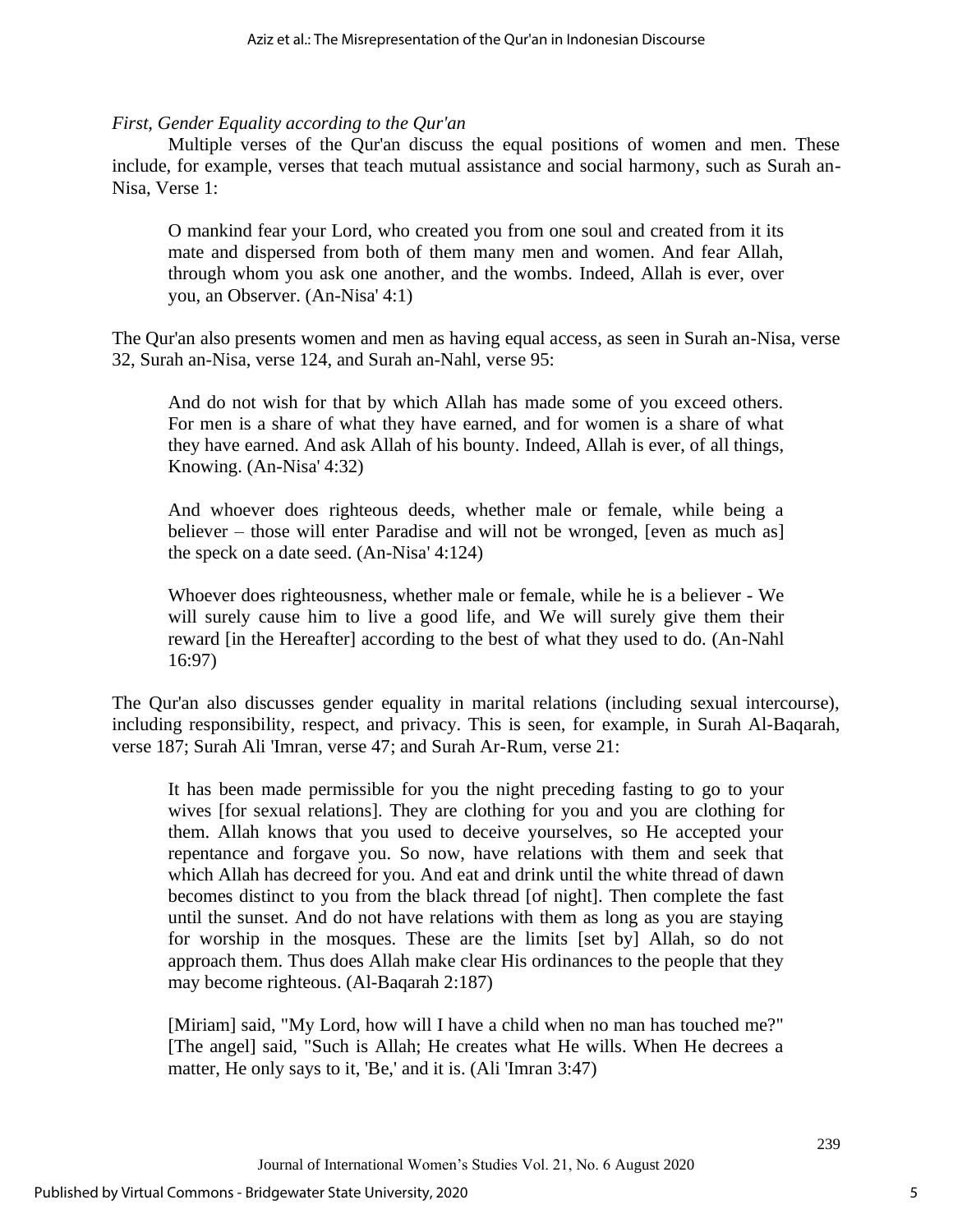And of His signs is that He created for you from yourselves mates that you may find tranquillity in them; and He placed between you affection and mercy. Indeed in that are signs for a people who give thought. (Ar-Rum 30:21)

Furthermore, the Qur'an contains several verses that use terms of equality (such as "companions") when referring to wives. These include, for example, Surah Al-An'am, verse 101; Surah Al-Jinn, verse 3; and Surah Al-Ma'rij, verse 12:

[He is] Originator of the heavens and the earth. How could He have a son when He does not have a companion and He created all things? And He is, of all things, Knowing. (Al-An'am 6:101)

And [it teaches] that exalted is the nobleness of our Lord; He has not taken a wife or a son. (Al-Jinn 72:3)

And his wife and his brother (Al-Ma'arij 70:12)

These are not the only verses of the Qur'an that discuss egalitarian ideals. Surah an-Nisa, verse 1, emphasises that men and women cannot live on their own, and as such they must help each other. Similarly, Surah An-Nisa, verses 32 and 124, and Surah an-Nahl, verse 97, explain that men and women enjoy equal access. Surah Al-Baqarah, verse 187, specifies that men and women have equal responsibilities in the household; Surah Ali Imran, verse 47, indicates that men and women were created as companions; and Surah Ar-Rumm, verse 21, holds that men and women must love and honour each other. Husbands and wives being on equal footing is also presented in Surah Al-An'am, verse 101; Surah Al-Jinn, verse 3; and Surah Al-Ma'rij, verse 12; all of which refer to wives using the term 'friend' or 'companion' (*shohibah*).

Given these verses, it may be surmised that husbands have responsibilities equivalent to those of their wives, and that wives have responsibilities equivalent to those of their husbands. Furthermore, the division of labour within the family must be based on recognition of each member's role, rather than subordination. As such, there should not be any violence against women in the household, as these verses clearly indicate an equal relationship.

Transforming women from the objects of men (as in Arab culture), Islam has identified women as equal to men in many aspects of life; its spirit is thus compatible with men and women living as equals in a modern context. However, several verses (including Surah Ar-Rumm, verse 21) have been interpreted to argue that wives must serve their husbands. In practice, such a message of gender equality has been marginalised, with focus given to another element of these verses: the power and oneness of God. More broadly, Indonesia's patriarchal society has yet to accept equality. It is not uncommon for verses that support gender equality to be juxtaposed with other verses, interpreted in a manner that suits male tastes and reinforces female subordination. As such, these verses and their equal positioning of men and women have yet to be referenced in promoting gender equality in Indonesian society.

### *Second, Gender Equality in the Hadiths*

The hadiths, the reported sayings and actions of the Prophet Muhammad, are the secondmost important references in Islamic law (after the Qur'an). A review of them also shows that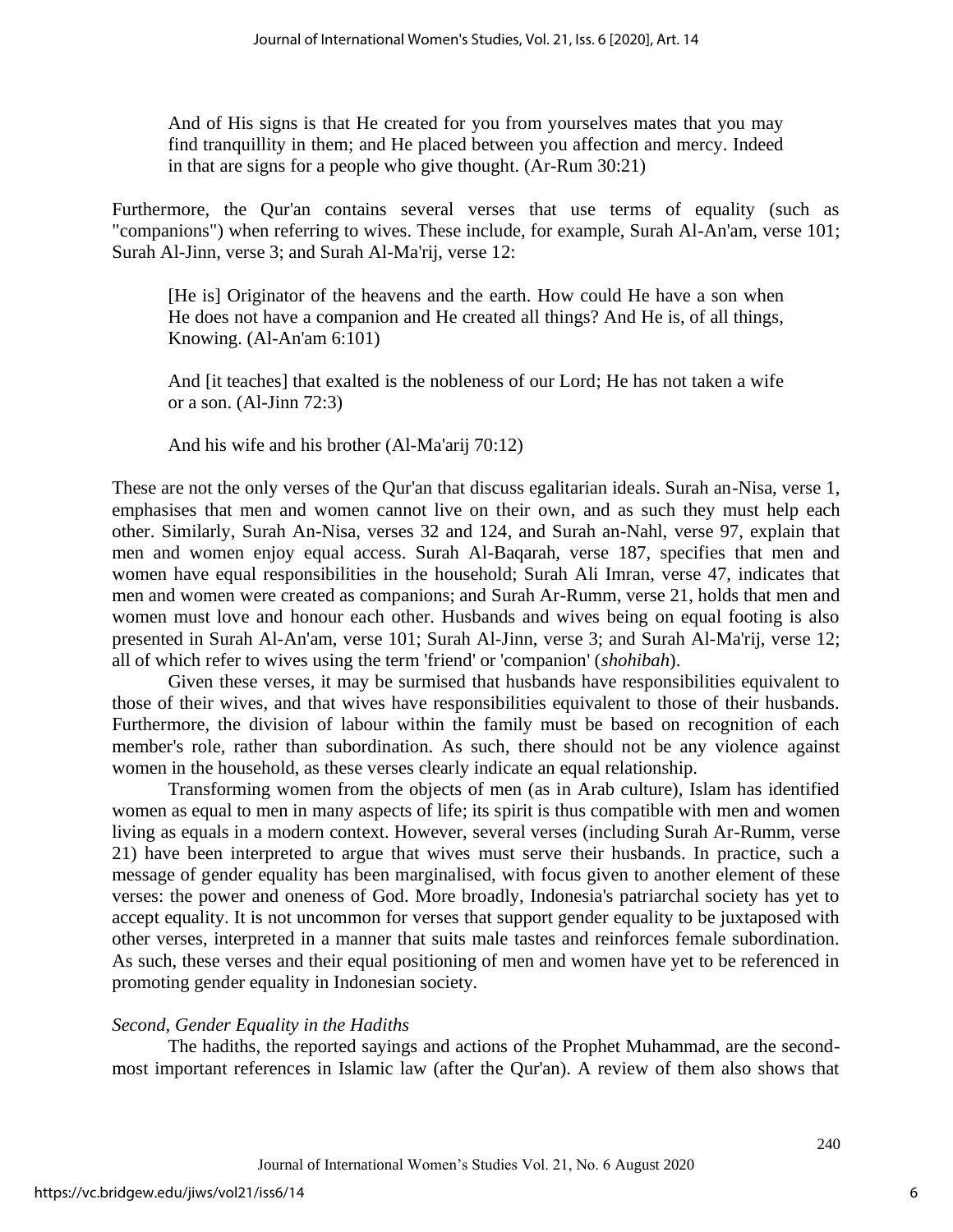men and women are equal in Islam. Imam Bukhari, for example, records a hadith that shows women have autonomy:

Abu Huraira (Allah be pleased with him) reported Allah's Apostle as saying: He who believes in Allah and the Hereafter, if he witnesses any matter he should talk in good terms about it or keep quiet. Act kindly towards woman, for woman is created from a rib, and the most crooked part of the rib is its top. If you attempt to straighten it, you will break it, and if you leave it, its crookedness will remain there. So act kindly towards women. (HR. Al-Bukhari)

Bukhari also records a hadith that indicates the possibility of women being leaders, as follows:

Narrated `Abdullah bin `Umar:

Allah's Messenger said, "Surely! Every one of you is a guardian and is responsible for his charges: The Imam (ruler) of the people is a guardian and is responsible for his subjects; a man is the guardian of his family (household) and is responsible for his subjects; a woman is the guardian of her husband's home and of his children and is responsible for them; and the slave of a man is a guardian of his master's property and is responsible for it. Surely, every one of you is a guardian and responsible for his charges." (HR. Al-Bukhari).

The equal responsibilities of men and women in the household are similarly discussed:

Those who are patient in dealing with their wives' poor characters, Allah will give blessings as He blessed the Prophet Job after his trials; in turn, those who are patient when dealing with their husbands' poor deeds, Allah will give blessings as He blessed Asiah, the wife of Pharaoh.

The hadiths also indicate that women and men have an equal legal standing, even in the most intimate of manners. Abu Daud records one hadith that presents men and women as being on equal footing:

Narrated Aisha, Ummul Mu'minin:

The Prophet was asked about a person who found moisture (on his body or clothes) but did not remember the sexual dream. He replied: He should take a bath. He was asked about a person who remembered that he had a sexual dream but did not find moisture. He replied: Bath is not necessary for him. Umm Salamah then asked: Is washing necessary for a woman if she sees that (in her dream)? He replied: Yes. Woman are counterparts of men (HR. Abu Daud).

The hadiths discussed above show how Islam has given equal space to men and women, including in autonomous behaviour, leadership, responsibility, and law.

The hadiths regarding the equal status of men and women tend not to be used within their primary contexts. Take, for example, the hadith regarding the creation of women from Adam's rib bone. As this bone is considered part of the male anatomy, this hadith is cited as a reason to subordinate women. Its true message, reported in the context of "treating each other kindly", is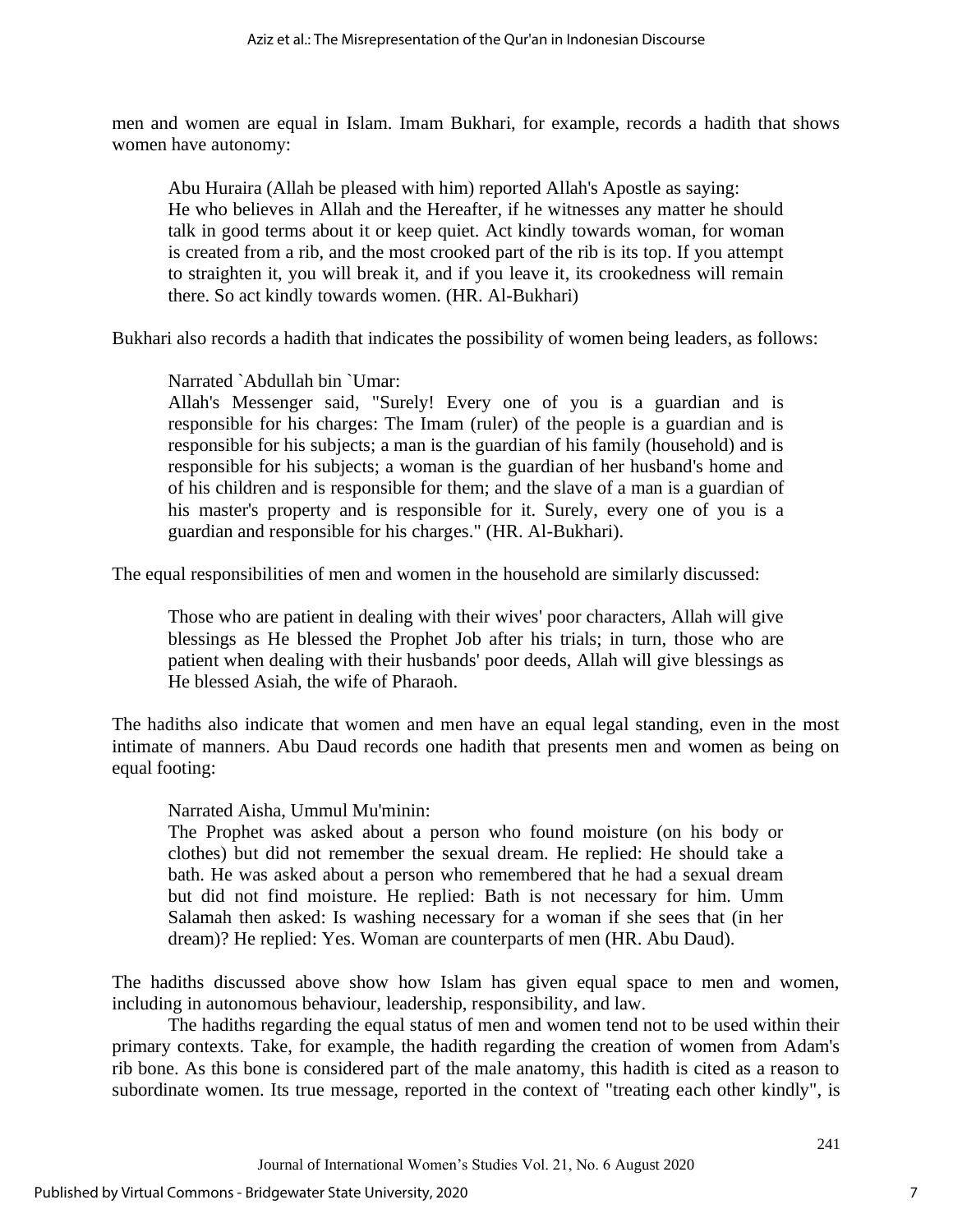obscured in such interpretations. Another hadith about leadership is similarly used partially, presenting men's leadership of women as absolute, even though—reading the hadith—there is still space for husbands and wives to hold equally important leadership roles (viz. "A woman is the guardian of her husband's home and of his children and is responsible for them"; HR. Bukhari). Meanwhile, the hadith about patience is interpreted not in the context of spouses being patient with each other, but only in the context of men dealing with their wives' shortcomings. Similarly, the hadith regarding the need to bathe after having sexual dreams is examined only partially, being understood not as presenting men and women as equal in Islamic law, but more narrowly as proscribing behaviours for persons with wet dreams.

It can be seen that hadiths that promote gender equality are often interpreted partially, or even have their validity questioned. Meanwhile, gendered interpretations of these hadiths— read and understood in a power context dominated by male interests—have resulted in women becoming increasingly subordinated.

# *Third, Gender Equality according to Ulamas*

In the hierarchy of Islamic jurisprudence, the views of ulamas (i.e. of religious scholars) are accepted as third-level references, under the Qur'an and the hadiths. A number of ulamas have promoted gender equality, basing their arguments on references to the primary sources of Islamic law (i.e. the Qur'an and the Hadiths). Ustadzah Ema (age 60), for example, cites Qur'anic verses and the hadiths that discuss the creation of humanity in her arguments:

"… Perumpamaan perempuan sebagai tulang rusuk memperlihatkan kesetaraan antara laki-laki dan perempuan. Karena tulang rusuk itu letaknya tidak lebih depan tidak lebih belakang, tetapi sejajar dengan dada. Artinya pemilihan perumpamaan dengan tulang rusuk adalah yang paling tepat dibanding dengan anggota tubuh lainnya seperti tulang belakang misalnya" (… the likening of women to rib bones shows the equality of men and women. Because the rib bone is located not before and not behind, but equal to the chest. Likening women to rib bones is thus more accurate than comparing [them] to other parts of the body, like the tailbone) – Ustadzah Ema, age 60

Ustadzah Ema further argues that the marginalisation of women violates the spirit of Islam, particularly its positioning of women as the pillars of social structure. She adds, "…tidak akan berhasil suatu kaum jika perempuan dipinggirkan, karena Islam menempatkan perempuan sebagai tiang negara (… no nation could survive with its women pushed aside, because Islam recognises women as pillars of the state)." Another *ulama*, Ustadz Nurdin (age 65), asks why many people have been unable to accept men and women as equals. He notes that:

"… sering kita tidak memperhatikan ayat-ayat atau hadist yang menempatkan perempuan pada posisi yang setara dengan laki-laki. Bahkan jika itu berupa hadist sering kita pertanyakan kekuatan hukumnya…." (… we often don't heed the verses or hadiths that position women as equal to men. If it is a hadith, we even question its strength.)

Ustadz Nurdin views gender equality as no longer being in question. Similarly, Ustadz Abdul Mu'in (age 58) states that: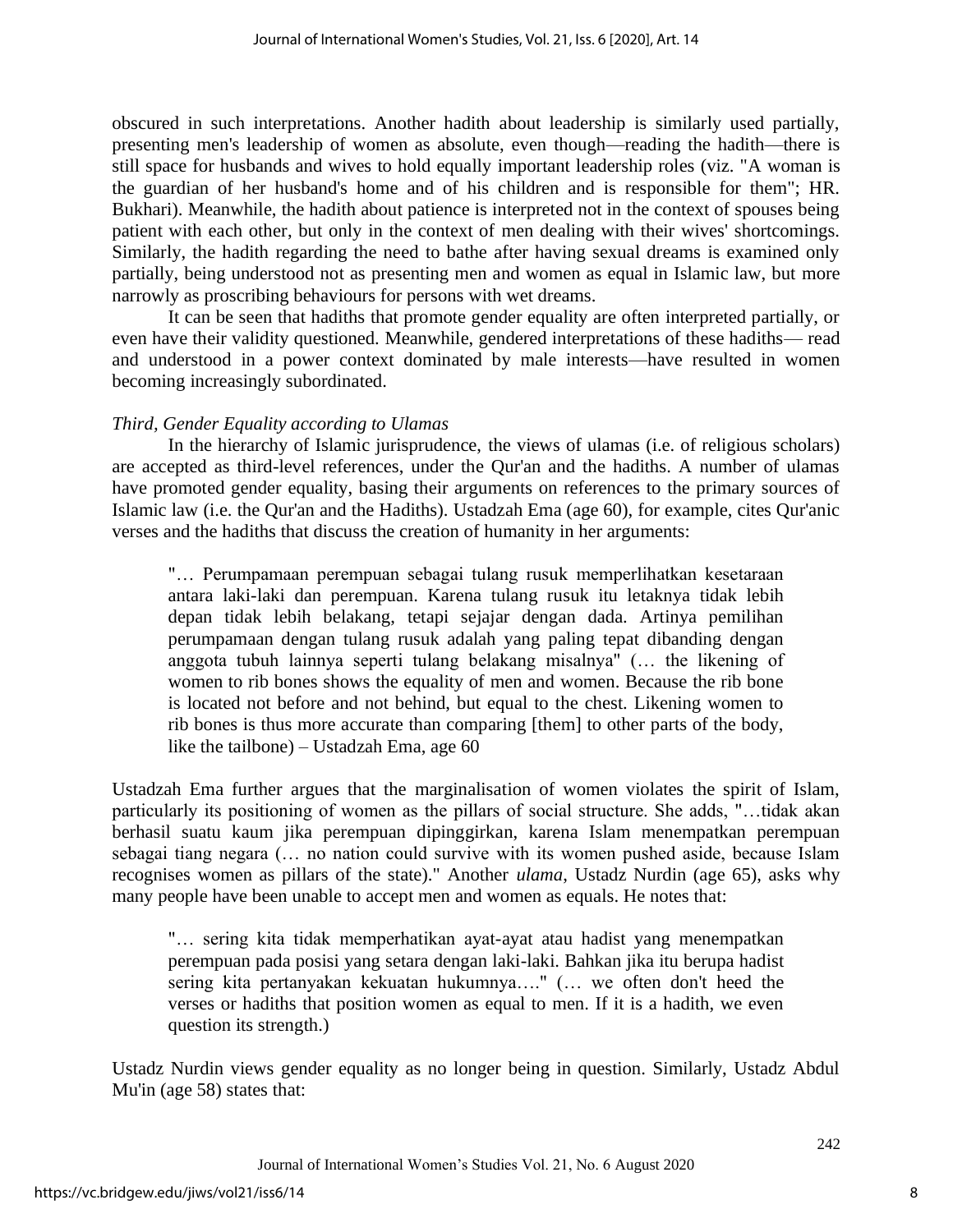"... banyak umat muslim yang salah menempatkan perempuan dalam Islam, kita harus berfikir ijtihadi yakni berfikir secara rasional, obyektif dan argumentatif…. Artinya, kedudukan perempuan dan laki-laki yang setara tidak dapat dibantah. Jika memang memiliki argumennya kuat, rasional, dan obyektif justeru harus kita dukung" (… many Muslims have mispositioned women in Islam. We need to think with *ijtihad*, think rationally, objectively, and argumentatively. … This means that the equal position of women and men cannot be denied. If there is a strong, rational, and objective argument, then we must support it.)

Ulamas' views on gender equality have developed within a dynamic academic discourse. However, these views have yet to be fully adopted as legal references, and some Indonesians understand them as being limited solely to equality in spousal relations. Other ulamas have rejected the equal positioning of women altogether. It is not uncommon for these ulamas to question gender equality, to state that wives must obey their husbands, and that wives' service to their husbands reflects their service to God. These ulamas, as well as the members of the public who follow them, view gender equality as contrary to mainstream Islamic teachings. Arguments supporting gender equality, despite their rationality, objectivity, and scriptural basis, are claimed to be woven from whole cloth or even deviant.

When gender equality is promoted by women ulamas, it is often perceived as representing inacceptable female ambition; meanwhile, when such views are voiced by men, they are seen as disenfranchised. As Ustadz Romli (age 47) said, "saya ini sering dianggap terjajah oleh perempuan karena ceramah-ceramah saya yang membela perempuan. Pembacaan ayat dan hadist itu harus berdasarkan akal sehingga kita bisa melihat alasan turunnya suatu ayat. Nabi sendiri selalu mendahulukan dan memuliakan perempuan." (I am often said to have been dominated by women because of my sermons that defend women. Readings of the [Qur'anic] verses and hadiths must be rooted in a rational mind, so that we can understand why a verse was revealed. The Prophet himself always prioritised and honoured women). However, among Muslims who are more open—often those with higher levels of education—arguments that support gender equality are more readily accepted.

#### **Wives in the Qur'an**

Qur'anic verses and hadiths have been "cherry-picked" as part of a process through which gender inequalities are reproduced by actors and agents with a vested interest in women's subordination. Verses that emphasise equality, as well as hadiths that honour women, have been ignored. To address this situation, a number of concepts central to the positioning of women are discussed below.

#### *Wives as Companions*

Islam's positioning of women as the companions of their husbands has not been properly realised in social practice. Expectations that women must serve their husbands are still enforced, and the rejection of husbands' demands is still seen as sinful (Hoel and Shaikh, 2013; Nurmila, 2013). Furthermore, violence against women is still perceived as acceptable and natural (Laeheem 2016; Afrianty 2015; Aisyah 2012). This has occurred despite the strong basis for gender equality in Islamic jurisprudence. Take, for example, the use of the term *shibbat* to refer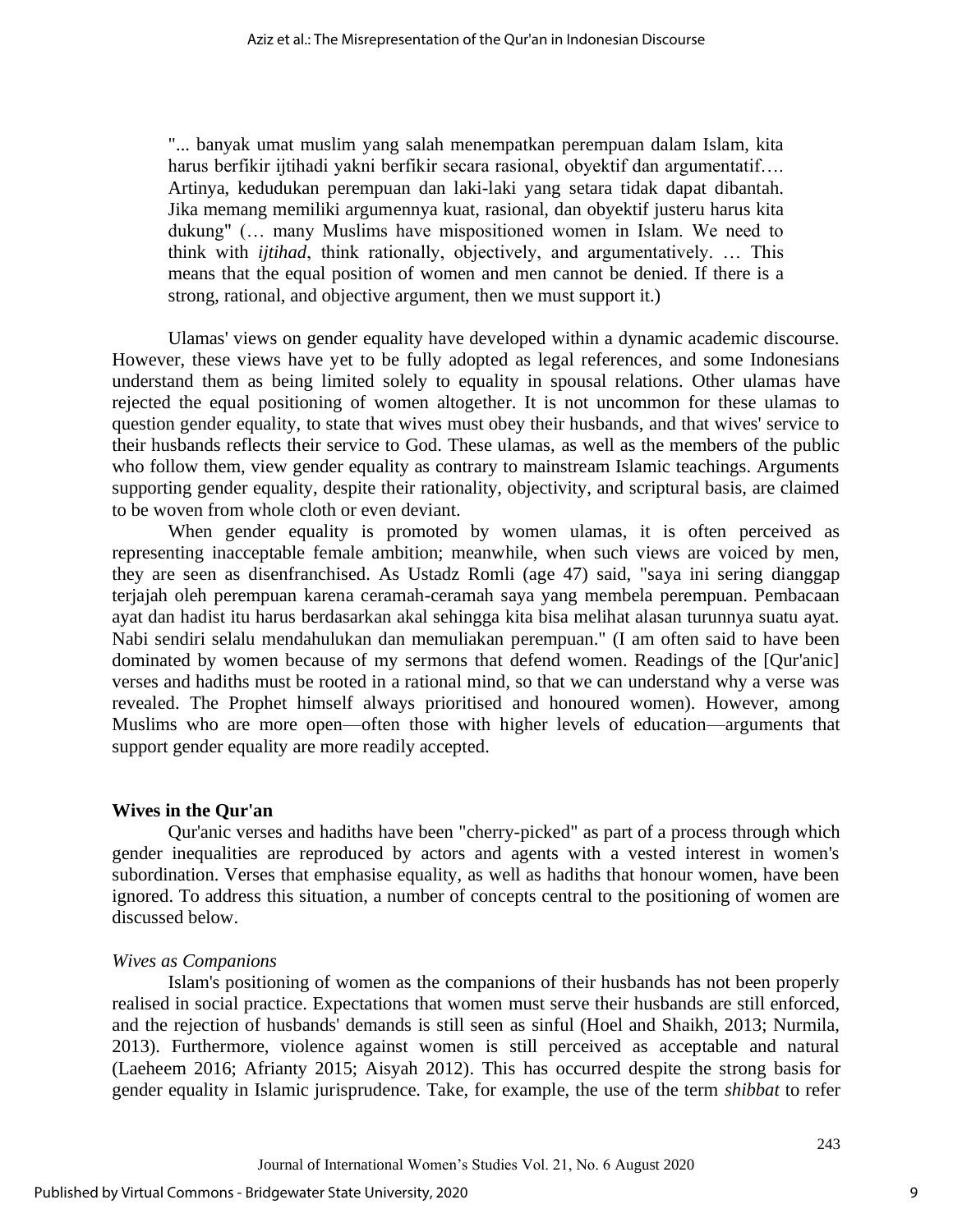to wives in Surah al-An'am, verse 101; Surah al-Jinn, verse 3; and Surah al-Ma'rij, verse 12. Derived from the word *subhat*, meaning 'to accompany', the word implies that a wife will always accompany her husband; this, in turn, implies equality (Aziz 2002). The Qur'an thus presents husbands and wives as equals.

The first two verses mentioned above, Surah al-An'am, verse 101, and Surah al-Jinn, verse 3, identify God is a *dzat* (essence) with no wife or child, seemingly indicating His masculinity. However, examining them in more detail, it is clear that these verses seek to emphasise the oneness of God, and show that—if God were to require a partner—it would have to be an equal, as indicated through the use of the word *shibbat* (Aziz 2002). In other words, they imply that men do not occupy a higher position than women, and that husbands are the companions (equals) of their wives. Meanwhile, the third verse (Surah Al-Ma'rij, verse 12) uses the word *companion* to refer to wives, thereby emphasising that spouses are equal, bound by a sense of togetherness and mutual assistance.

Despite the strong basis for gender equality in Islamic jurisprudence, many Muslim societies remain patriarchal. In the case of Indonesia, women are frequently treated by their husbands not as companions, but as domestic servants. This may be a result of misinterpretation (Aziz 2002), and/or a result of ulamas focusing on hadiths that position women as subordinates (Nurmila, 2013). Either way, religious leaders are involved in the subordination of women, and gender inequality is rooted not in the Qur'an or in the hadiths, but in exegeses that promote patriarchal values.

### *Wives as Partners*

The concept of gender equality is also present in Islam through its positioning of wives as partners, references for which can be found in Surah al-Baqarah, verse 187 (which describes husbands and wives as clothing for each other), and Surah Ali Imran, verse 47 (which shows men and women as needing to unite to continue their bloodlines). Surah al-Baqarah, verse 187, uses the Arabic word بِلبَاسٌ, which means "that which covers something"; it thus infers something that covers or protects the body. Implicitly, husbands and wives are presented as complementing each other, i.e. as covering their shortcomings (Aziz 2002). In practice, however, this idea of "protecting each other" has been corrupted by ulama who identify this "clothing" as an accessory, rather than as a necessity, and thereby legitimise the subordination of women.

Further investigation indicates that women are not often positioned as men's partners in most Muslim societies; rather, men receive institutional power (Pakri and Anandan 2015). Violence against women in Muslim societies cannot be separated from this ideological positioning, which has seemingly justified violence as acceptable and even natural. Ultimately, this has curbed the effectiveness of laws against domestic violence. In Indonesia, for example, the law has focused more on children than women and been poorly socialised (Aisyah 2012); at the same time, the discursive positioning of women as subordinate has remained dominant.

Education has been seen as giving Muslim women considerable space for autonomy (Smith-Hefner, 2007; Srimulyani, 2012). However, their involvement in the public sphere remains limited (Asnawi 2012; Spierings 2014). Despite having autonomy, women are not necessarily willing to use it. As a result, autonomy has not offered women a mechanism for their liberation; they have instead relied on the patriarchal structure of society. Autonomy does not directly correlate with gender inequality in this case.

Intan (2014) argues that spaces for equality are apparent, with decisions to stay in the domestic sphere being those of women, while decisions to become involved in the public sphere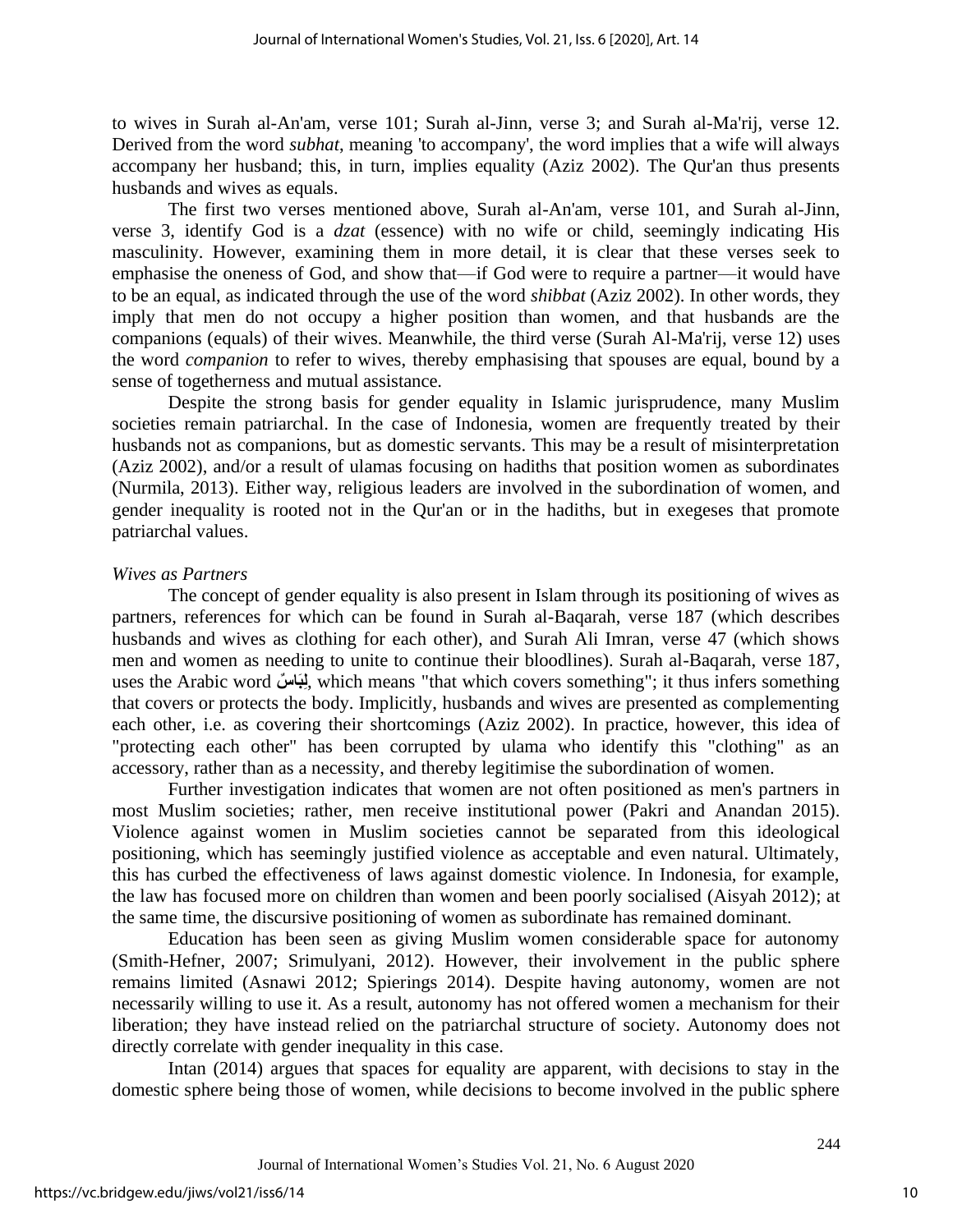being made jointly. Nonetheless, a number of modern Muslim organisations have continued to position women as subordinate, with women being confined to designated offshoots of predominantly male main organisations (Asnawi 2012). Women are thus not given equal space in organisational structures, even when organisations identify themselves as modern.

#### *Wives as Lovers*

Aside from positioning women as companions and partners, Islam also promotes gender equality by positioning women as lovers. A number of Qur'anic verses and hadiths discuss the romantic relationship between husbands and wives. This includes, for example, Surah ar-Rum, verse 21, which promotes harmony and love between men and women as equals. This is supported by a number of hadiths, including one that stresses that those who are patient with their spouse—male or female—will receive blessings such as those granted to the Prophet Job or Asiya, the wife of Pharaoh (Aziz 2002).

While recognising that most people would agree with women being called 'lovers', it is necessary to understand how this term is interpreted. Some may see the term *lover* as implying a husband's protection. However, further examination indicates that the term *lover* indicates a love between two equals. This is shown by Aziz:

… The existence of the individual gives way to the one, working towards a shared goal. There is no 'I' in the family; there is only 'we', as the 'I' has diffused to become 'we'. In other words, neither may maintain a sense of egotism, because if they were to do so, and one were to maintain a vested interest that was opposed to the other's, fights would be inevitable. If this condition were to continue, it's not impossible for the household to fall into chaos and the marriage to end in divorce. If this were to happen, that would be the end of the household… (Aziz, 2002: 35).

However, the concept of equality in marital relations has not been practiced as described by Aziz. Various inequalities, and even practices of violence, exist (Afrianty 2015; Eidhamar 2018; Pakri and Anandan 2015). Worse, it is not uncommon for Muslim women to be seen only as the satisfiers of their husbands' sexual desires, with the satisfaction of libidinal urges part of their wifely duties (Hoel and Shaikh 2013).

### **Conclusion**

A reading of the Qur'an and the hadiths indicates that space for gender equality exists and has a foundation in Islamic jurisprudence. However, the application of these texts within the Indonesian socio-cultural context has laid fertile ground for the seeds of inequality. Although various parts of the Qur'an present men and women as occupying equal positions, this is not firmly practiced in society. Islamic jurisprudence's egalitarian treatment of men and women has been less influential than discursively maintained and manipulated inequalities.

These inequalities, including the subordinate positioning of women, have lengthy historical roots. Back to the time of the Prophet Muhammad, exegetists have justified inequality by reading Qur'anic verses that support equality as promoting women's obeisance, service, and surrender to their husbands. As such, it is necessary to understand gender equality within its historical and sociological context, with reference to the Qur'an guiding the recognition of women and men having equal status in Islam.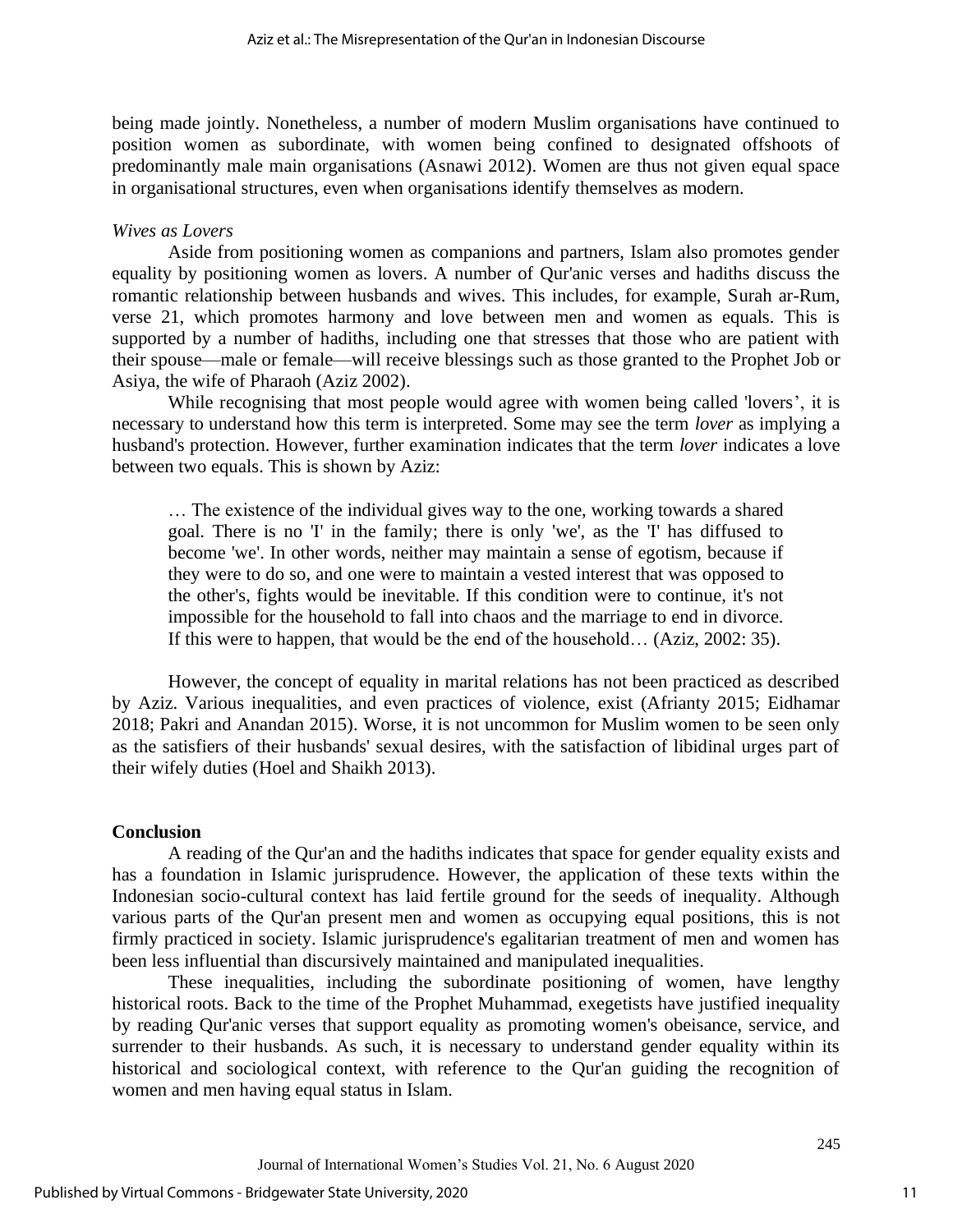Further research is necessary to understand the life history of these Qur'anic verses, including their revelation, application, and exegesis within specific socio-political spaces. Through such research, the discourses and practices of gender inequality can be dismantled. The idea of gender equality in Islam has inspired many studies, including in Indonesia. Nevertheless, only a few of these works have received popular attention; studies supporting male dominance have been more prominent. As such, efforts to promote the public consumption of egalitarian views are strongly encouraged.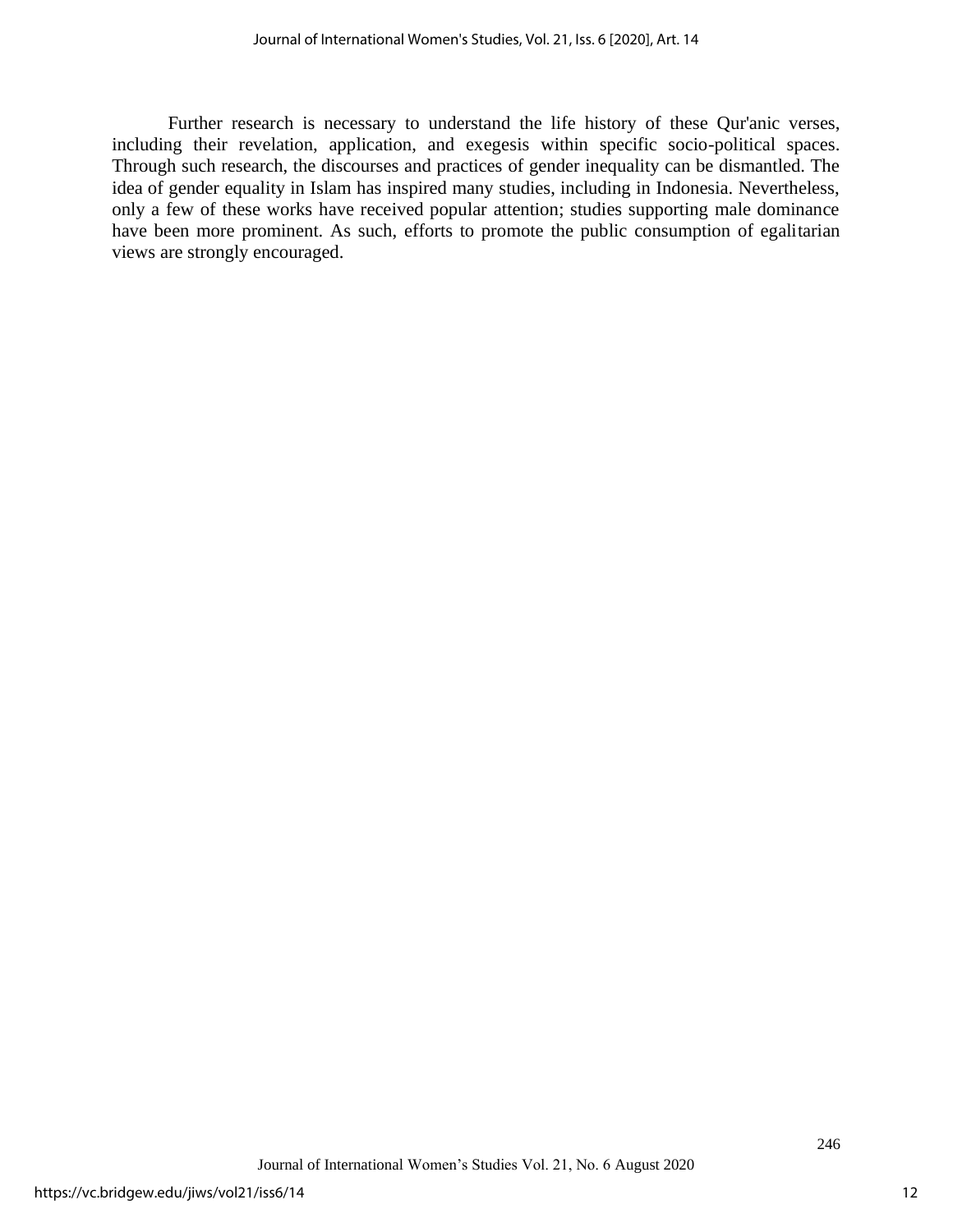# **References**

Abdullah, Irwan. 2001. *Seks, Gender & Reproduksi Kekuasaan*. Yogyakarta: Tarawang.

- Abdullah, Irwan, Siti Ruhaini Dzuhayatin, and Dyah Pitaloka. 1992. "Bias Gender dalam Penanganan Kasus Kekerasan Secara Litigatif." *Populasi*, *12*(2): 45–75. https://doi.org/10.22146/jp.12285.
- Abidin, C. 2015. "Communicative Intimacies: Influencers and Perceived Interconnectedness." *Ada: A Journal of Gender New Media & Technology*, *8*.
- Afrianty, Dina. 2015. *Women and Sharia Law in Northern Indonesia*. Routledge. https://doi.org/10.4324/9781315744568.
- Aisyah, Siti. 2012. "Rereading Patriarchal Interpretations on the Qur'an from Hadith Perspective in the Eve of Law No. 23/2004 on the Elimination of Domestic Violence." *Journal of Indonesian Islam*, *6*(1)*.* https://10.15642/JIIS.2012.6.1.48-75.
- Asnawi, Habib Shulton. 2012. "Politik Hukum Kesetaraan Kaum Perempuan dalam Organisasi Masyarakat Islam di Indonesia." *Musãwa: Jurnal Studi Gender dan Islam*, *11*(1). https://doi.org/10.14421/musawa.2012.111.67-84.
- Aziz, Ernawati. 2002. "Isteri dalam Perspektif Alquran." In *Relasi Jender Dalam Islam*, edited by Ernawati Aziz, 25–36. Sukoharjo: PSW-IAIN Sunan Kalijaga.
- Awwam, Qomaruddin. 2017. *Fiqih Wanita*. Jakarta: Cerdas Interaktif.
- Brenner, Suzanne. 1996. "Reconstructing Self and Society: Javanese Muslim Women and 'The Veil'." *American Ethnologist*, *23*(4): 673–97.
- Darakchi, Shaban. 2018. "Gender, Religion, and Identity: Modernization of Gender Roles among the Bulgarian Muslims (Pomaks)." *Women's Studies International Forum*. https://doi.org/10.1016/j.wsif.2018.07.002.
- Dimici, Kadriye. 2015. "A Literacy Case Study Based on the Interviews with Different Generations of Turkish Women." *Procedia - Social and Behavioral Sciences*. https://doi.org/10.1016/j.sbspro.2015.07.249.
- Dzuhayatin, Siti Ruhaini. 2001. *Gender dan Rekonstruksi Methodologis Studi-Studi Islam*. Yogyakarta: PSW-IAIN Sunan Kalijaga.
- Eidhamar, Levi Geir. 2018. "'My Husband Is My Key to Paradise': Attitudes of Muslims in Indonesia and Norway to Spousal Roles and Wife-Beating." *Islam and Christian–Muslim Relations*, *29*(2). Routledge: 241–64. https://doi.org/10.1080/09596410.2017.1405636.
- Engineer, Asgharali. 2001. *Islam, Women and Gender Justice*. New Delhi: Gyan Publishing House.
- Hamid, Atikah. 2016. *Paling Lengkap dan Praktis Fiqh Wanita*. Jakarta: Togamas.
- Hasyim, Syafiq. 2000. *Hal-Hal Yang Tak Terpikirkan Tentang Isu-Isu*. Bandung: Mizan.

Hoel, Nina, and Sa'diyya Shaikh. 2013. "Sex as 'Ibadah': Religion, Gender, and Subjectivity among South African Muslim Women." *Journal of Feminist Studies in Religion*, *29*(1). Indiana University Press: 69. https://doi.org/10.2979/jfemistudreli.29.1.69.

- Ilyas, Y. 2006. *Kesetaraan Gender dalam Al-Quran: Studi Pemikiran Para Musafir*. Yogyakarta: Labda Press.
- Intan, S. 2014. "Kedudukan Perempuan dalam Domestik dan Publik Perspektif Jender: Suatu Analisis Berdasarkan Normatifisme Islam." *Jurnal Politik Profetik*, *3*(1).
- Kabeer, N. 2005. "Gender Equality and Women's Empowerment: A Critical Analysis of the Third Millennium Development Goal 1." *Gender & Development, 13*(1).
- Laeheem, Kasetchai. 2016. "Factors Affecting Domestic Violence Risk Behaviors among Thai Muslim Married Couples in Satun Province." *Kasetsart Journal of Social Sciences*, *37*(3):